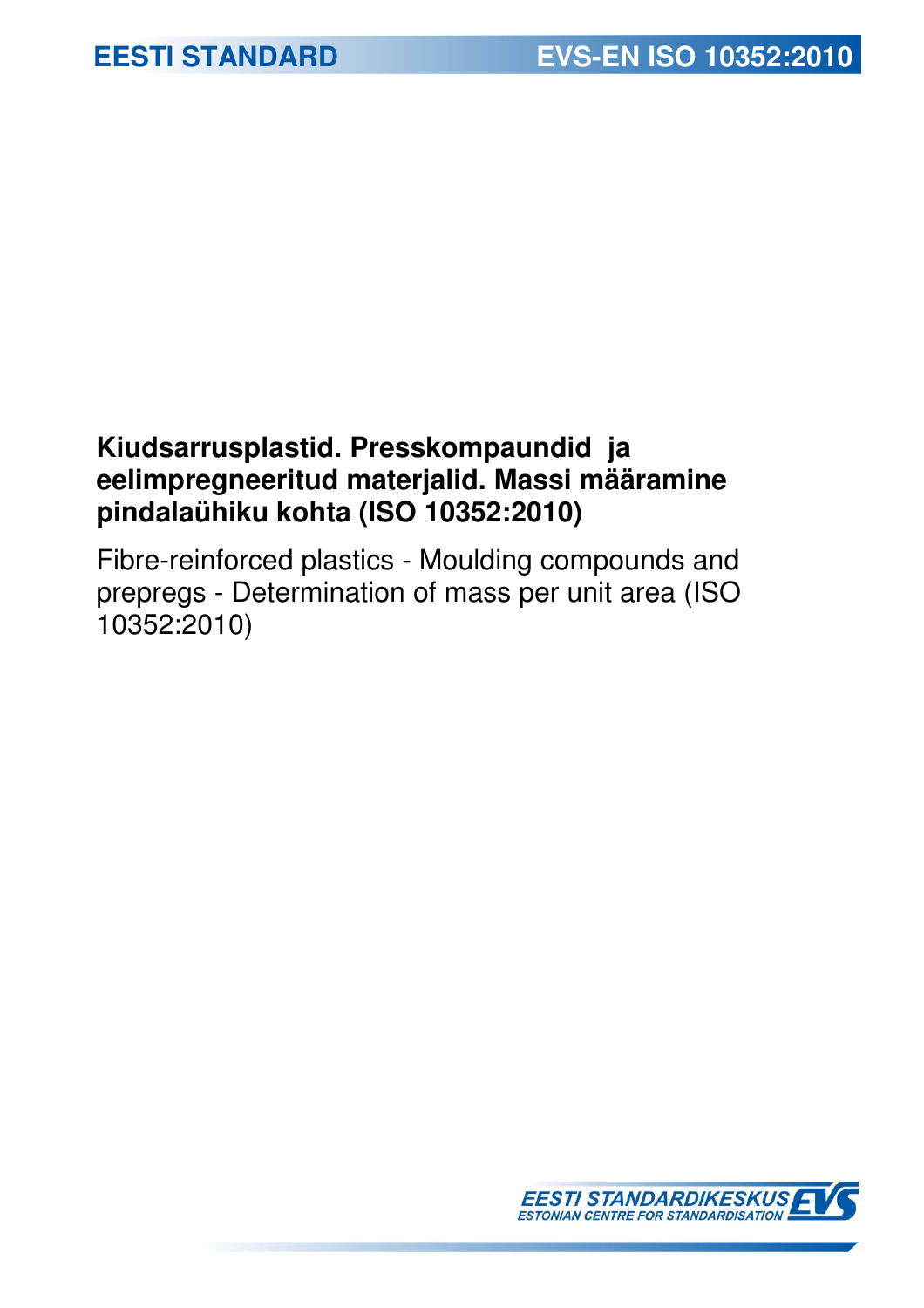### **EESTI STANDARDI EESSÕNA NATIONAL FOREWORD**

| Käesolev Eesti standard EVS-EN ISO<br>10352:2010 sisaldab Euroopa standardi EN<br>ISO 10352:2010 ingliskeelset teksti.                               | This Estonian standard EVS-EN ISO 10352:2010<br>consists of the English text of the European<br>standard EN ISO 10352:2010.                                                                                                                  |
|------------------------------------------------------------------------------------------------------------------------------------------------------|----------------------------------------------------------------------------------------------------------------------------------------------------------------------------------------------------------------------------------------------|
| Standard on kinnitatud Eesti Standardikeskuse<br>31.12.2010 käskkirjaga ja jõustub sellekohase<br>teate avaldamisel EVS Teatajas.                    | This standard is ratified with the order of<br>Estonian Centre for Standardisation dated<br>31.12.2010 and is endorsed with the notification<br>published in the official bulletin of the Estonian<br>national standardisation organisation. |
| Euroopa standardimisorganisatsioonide poolt<br>rahvuslikele liikmetele Euroopa standardi teksti<br>kättesaadavaks tegemise kuupäev on<br>15.12.2010. | Date of Availability of the European standard text<br>15.12.2010.                                                                                                                                                                            |
| Standard on kättesaadav Eesti<br>standardiorganisatsioonist.                                                                                         | The standard is available from Estonian<br>standardisation organisation.                                                                                                                                                                     |
| ICS 83.120                                                                                                                                           | LINDON TON TON DIDNEY ON DRONO<br><b>SIRING</b>                                                                                                                                                                                              |

**Standardite reprodutseerimis- ja levitamisõigus kuulub Eesti Standardikeskusele** 

Andmete paljundamine, taastekitamine, kopeerimine, salvestamine elektroonilisse süsteemi või edastamine ükskõik millises vormis või millisel teel on keelatud ilma Eesti Standardikeskuse poolt antud kirjaliku loata.

Kui Teil on küsimusi standardite autorikaitse kohta, palun võtke ühendust Eesti Standardikeskusega: Aru 10 Tallinn 10317 Eesti; <u>www.evs.ee</u>; Telefon: 605 5050; E-post: <u>info@evs.ee</u>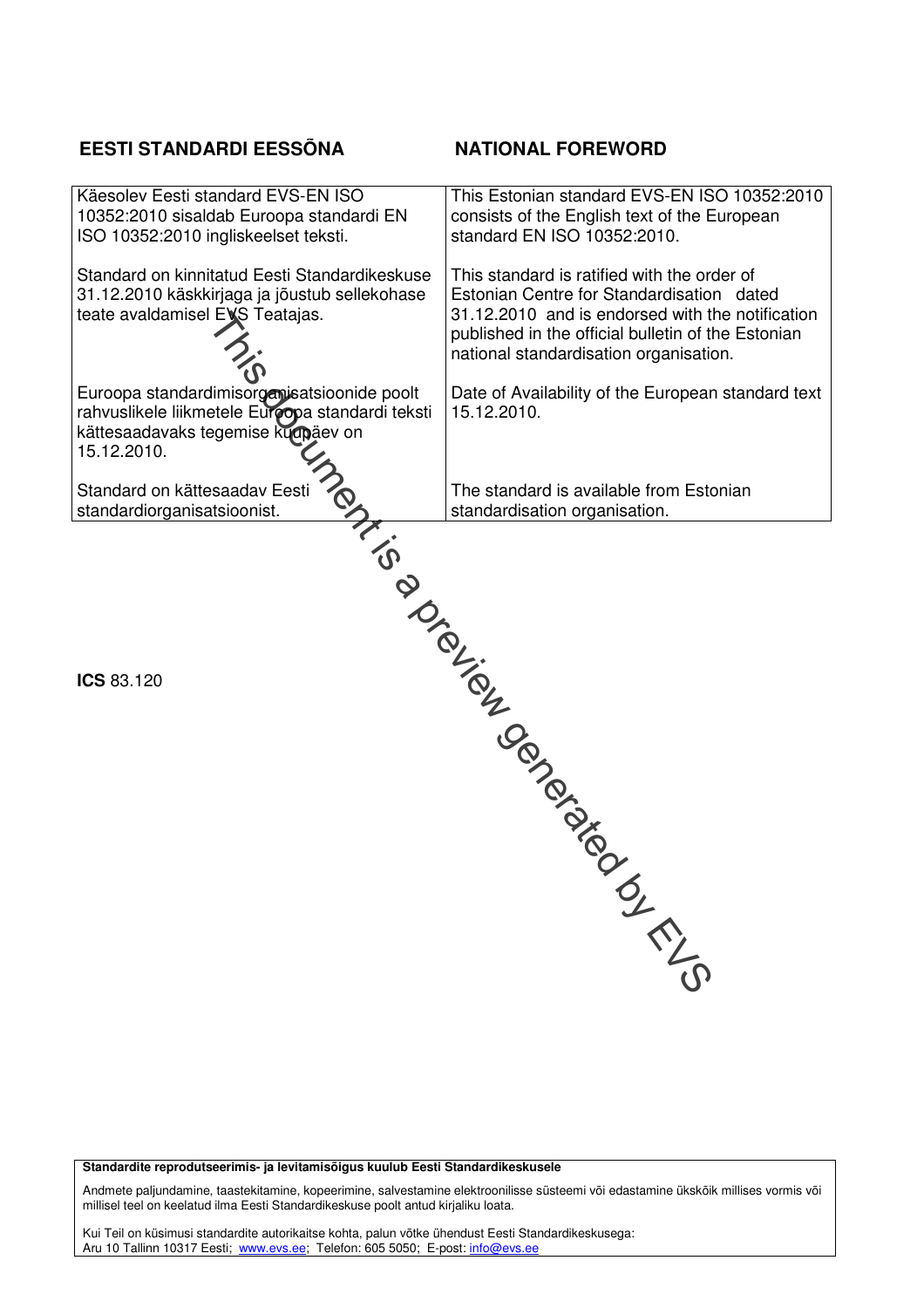# EUROPEAN STANDARD NORME EUROPÉENNE EUROPÄISCHE NORM

### **EN ISO 10352**

December 2010

ICS 83.120 Supersedes EN ISO 10352:1997

English Version

### $\bullet$  reinforced plastics - Moulding compounds and prepregs etermination of mass per unit area (ISO 10352:2010)

Plastiques renforcés - Mélanges à mouler et préimprégnés - Détermination de la masse surfacique (ISO 10352:2010)

 Faserverstärkte Kunststoffe - Formmassen und Prepregs - Bestimmung des Flächengewichtes (ISO 10352:2010)

This European Standard was approved by CEN on 10 December 2010.

CEN members are bound to comply with the CEN/CENELEC Internal Regulations which stipulate the conditions for giving this European Standard the status of a national standard without any alteration. Up-to-date lists and bibliographical references concerning such national standards may be obtained on application to the CEN-CENELEC Management Centre or to any CEN member.

This European Standard exists in three official versions (English, French, German). A version in any other language made by translation under the responsibility of a CEN member into its own language and notified to the CEN-CENELEC Management Centre has the same status as the official versions.

CEN members are the national standards bodies of Austria, Belgium, Bulgaria, Croatia, Cyprus, Czech Republic, Denmark, Estonia, Finland, France, Germany, Greece, Hungary, Iceland, Ireland, Italy, Latvia, Lithuania, Luxembourg, Malta, Netherlands, Norway, Poland, Portugal, Romania, Slovakia, Slovenia, Spain, Sweden, Switzerland and United Kingdom.



EUROPEAN COMMITTEE FOR STANDARDIZATION COMITÉ EUROPÉEN DE NORMALISATION EUROPÄISCHES KOMITEE FÜR NORMUNG

**Management Centre: Avenue Marnix 17, B-1000 Brussels** 

© 2010 CEN All rights of exploitation in any form and by any means reserved worldwide for CEN national Members.

Ref. No. EN ISO 10352:2010: E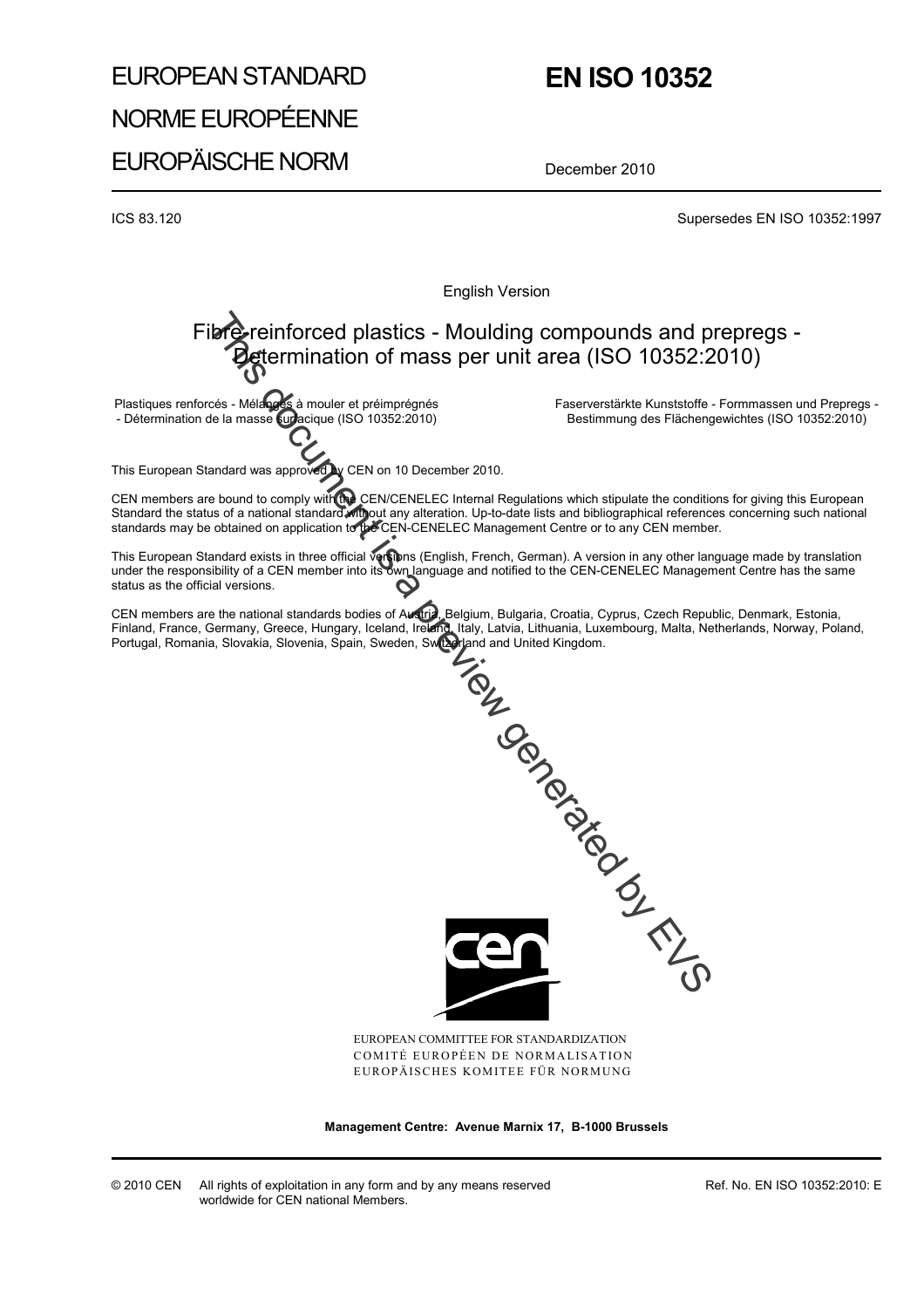### **Foreword**

This document (EN ISO 10352:2010) has been prepared by Technical Committee ISO/TC 61 "Plastics" in collaboration with Technical Committee CEN/TC 249 "Plastics" the secretariat of which is held by NBN.

This European Standard shall be given the status of a national standard, either by publication of an identical text or by endorsement, at the latest by June 2011, and conflicting national standards shall be withdrawn at the latest by June 2011.

Attention is drawn to the possibility that some of the elements of this document may be the subject of patent rights. CEN [and/or CENELEC] shall not be held responsible for identifying any or all such patent rights.

This document supersedes BN ISO 10352:1997.

According to the CEN/CENELEC Internal Regulations, the national standards organizations of the following countries are bound to implement this European Standard: Austria, Belgium, Bulgaria, Croatia, Cyprus, Czech Republic, Denmark, Estonia, Finland, France, Germany, Greece, Hungary, Iceland, Ireland, Italy, Latvia, Lithuania, Luxembourg, Malta, Netherlands, Norway, Poland, Portugal, Romania, Slovakia, Slovenia, Spain, Sweden, Switzerland and the United Kingdom.



The text of ISO 10352:2010 has been approved  $\bullet$  CEN as a EN ISO 10352:2010 without any modification.

Signard shall be given the status of a national standard, either by public of the letter by June 2011, and conflicting mational standards<br>
Signent, at the latest by June 2011, and conflicting mational standards<br>
sum to th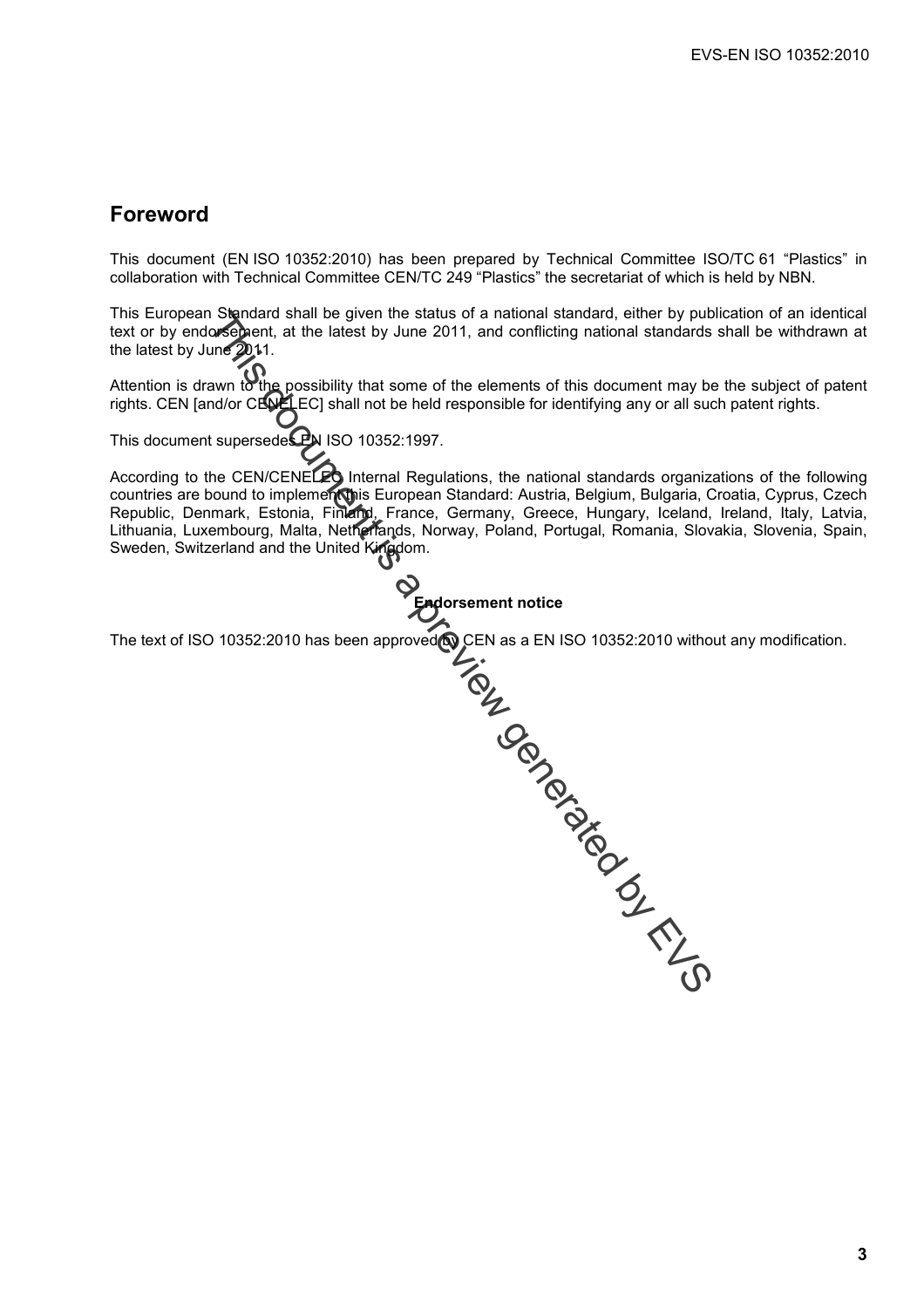### **Contents**

| 1              |  |
|----------------|--|
| $\mathbf{2}$   |  |
| 3              |  |
|                |  |
| 5              |  |
| 6              |  |
| 6.1            |  |
| 6.1.1          |  |
| 6.1.2          |  |
| 6.1.3          |  |
| 6.2<br>6.2.1   |  |
| 6.2.2          |  |
|                |  |
| $\overline{7}$ |  |
| 7.1            |  |
| 7.2<br>7.3     |  |
|                |  |
| 8              |  |
| 8.1            |  |
| 8.2            |  |
| 9              |  |
| 9.1            |  |
| 9.2            |  |
| 10             |  |
| 11             |  |
|                |  |
|                |  |
|                |  |
|                |  |
|                |  |
|                |  |
|                |  |
|                |  |
|                |  |